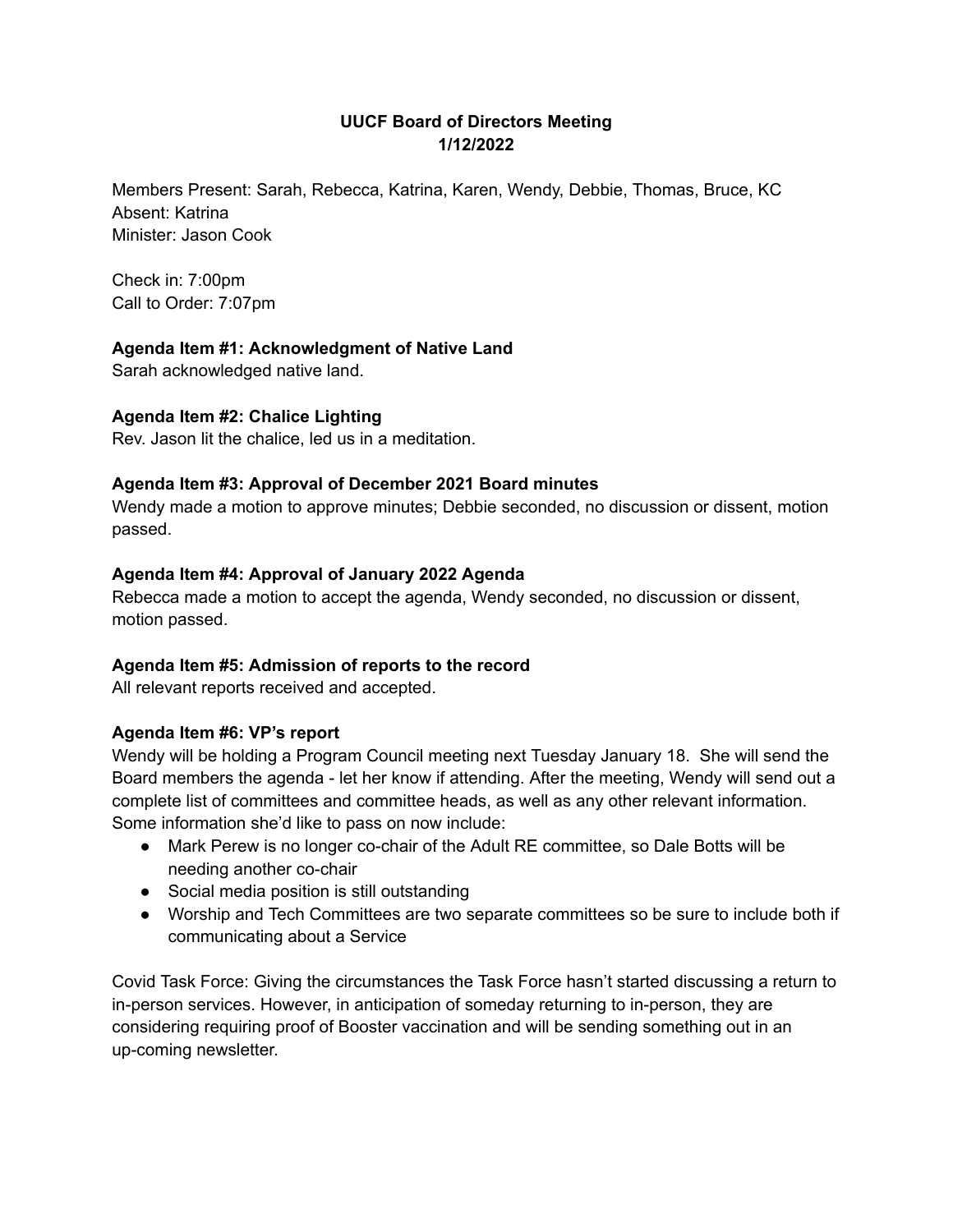#### **Agenda Item #7: Treasurer's Report**

Financials are looking well, expenses are less than revenue for 2021.

The Budget committee feels there are too many unknowns to expect committees to be able to accurately identify costs so they propose to do a top-level budget using last year's numbers, with only changes in rent and salaries. One of the goals is to review the Chart of Accounts to make sure it is organized appropriately and transfer from Excel to Quickbooks. The end result and proposal will be brought before the Board when done.

Meredith Worden is unable to chair the Pledge Drive alone. She will have to step down altogether if a co-chair is not identified. Suggestions include Dennis Spiro, Jim Garner and Laurel Estrada. Sarah will follow up.

Personnel committee has recommendations about salary increases; Sarah and Jason agree that this discussion is for executive staff to discuss so the topic is shelved.

UUCF saw a 16.6% gain on investments in 2021.

## **Agenda Item #8: Caring and Social Liaison Report (Debbie)**

No report

## **Agenda Item #9: Growth Liaison Report (Thomas)**

No report

## **Agenda Item #10: Social Action Liaison Report (Rebecca)**

Encouraging participation in the Book Discussion group which is outlined in the newsletter.

Food collection has returned to drive-by only. No specific collaboration with RE will be done, although they will be invited to participate.

# **Agenda Item #11: Religious Education Liaison Report (Katrina)**

Absent

## **Agenda Item #12: Worship Liaison Report (KC)**

KC asked about Judy Herz's salary for hand chimes and was told of the decision by the board last month.

## **Agenda Item #13: Comments, Clarifications, Proposals, New Business**

Thomas expressed concern about having to arrive early on Sundays to get the building key. Jason assures that 20 key fobs have been ordered and most likely received. We also have an app that will open doors from a phone. When in-person services are imminent, we can discuss the particulars.